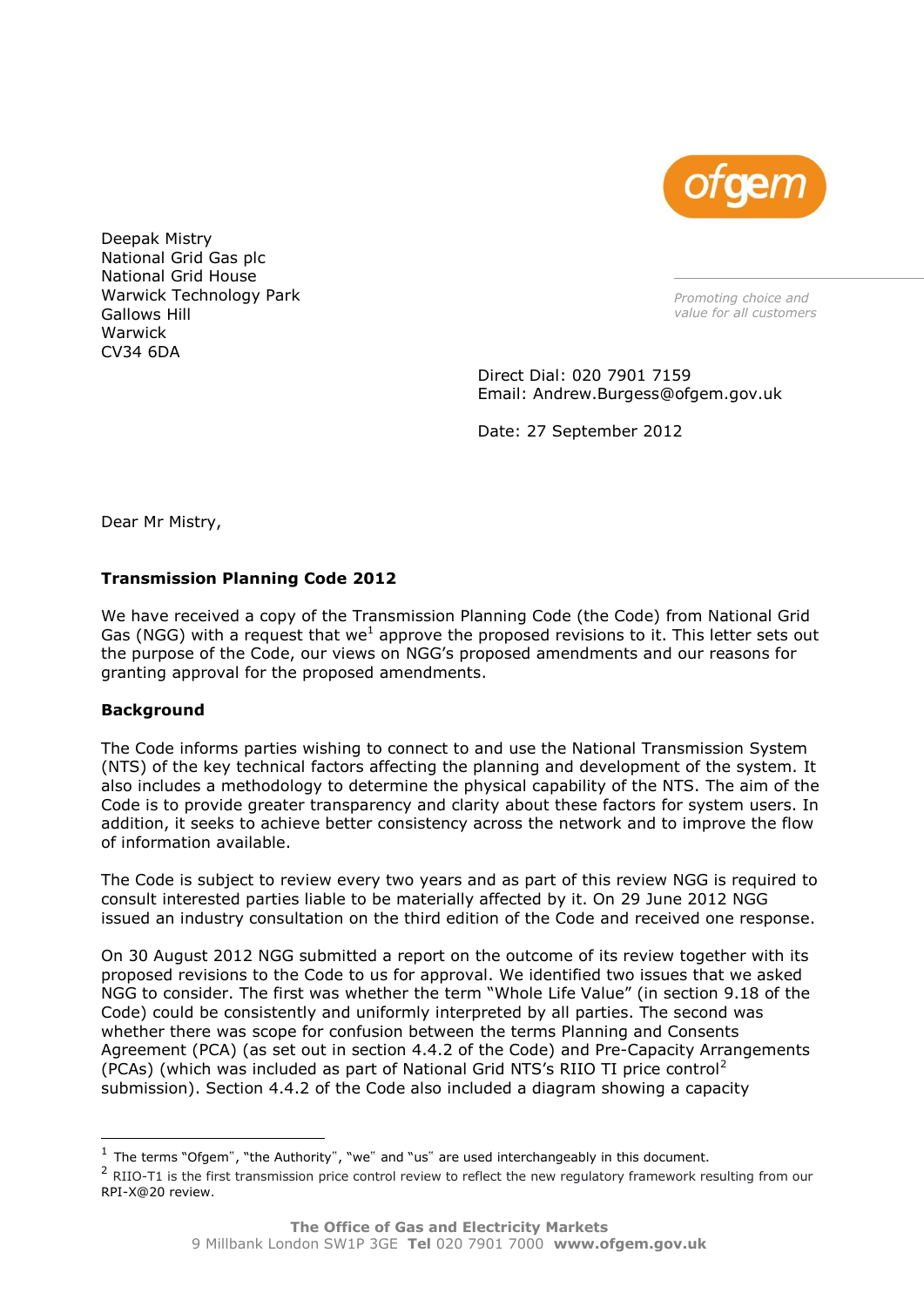allocation two years prior to release, whereas the new commercial arrangements, including such timings, are still in development as part of the RIIO price control process.

On 26 September 2012, NGG submitted a revised Code which clarifies these issues. For the avoidance of doubt, we have asked NGG to publish a changed marked version of the Code together with the finalised Code.

### **Proposed amendments to the Code**

NGG has informed us that its review of the Code had identified a number of proposed changes predominantly driven by legislation relating to the Planning Act 2008, the Industrial Emissions Directive and the European Third Package.

NGG is aware that ongoing developments relating to the RIIO-TI price control may also introduce the need for additional changes in the future. It has stated that the potential impact of these have been explicitly excluded from this review and will be considered in future reviews of the Code when there is certainty of the need to do so.

NGG has informed us that the one respondent to its consultation expressed concerns over what they considered to be excessive timescales associated with delivering projects under the Planning Act processes. They stated that the "one size fits all" approach was not their preferred approach given material differences in the projects. NGG felt it was appropriate to introduce a new paragraph under section 2.6.3 of the Code to help provide clarification on the key points raised by the respondent.

The new paragraph states that whilst the quoted seven year planning process timeline is generic, NGG considers it to be representative of the timeline for a typical major linear infrastructure project. However, this timeline is not fixed and will vary on a case by case basis according to each project's individual requirements. NGG also states that it will endeavour to improve upon these timescales wherever possible whilst maintaining the required quality of consultation and ensuring compliance with the Planning Act.

### **Our view**

NGG has sought to improve the clarity of the way in which the network is planned and developed and the new Code articulates the changes required by legislation. NGG has also added flow diagrams to illustrate the approach that is taken to decisions between investing on the network and other solutions. We consider that this adds to the transparency of the Code.

We also note that the one respondent to the consultation on the Code raised general concerns about the RIIO-T1 capacity release model. These issues form part of the overall RIIO-T1 process but they cannot be considered within the scope of the Code at this stage, whilst the RIIO process is still in progress.

When the new arrangements for the release of incremental capacity have been agreed we would expect such changes to be reflected in a revised Code.

We have taken the view that changes which have been made in response to our concerns with respect to "Whole Life Values" and the Planning and Consents Agreement are of a clarificatory nature. In the light of this, we consider that further consultation with industry is unnecessary.